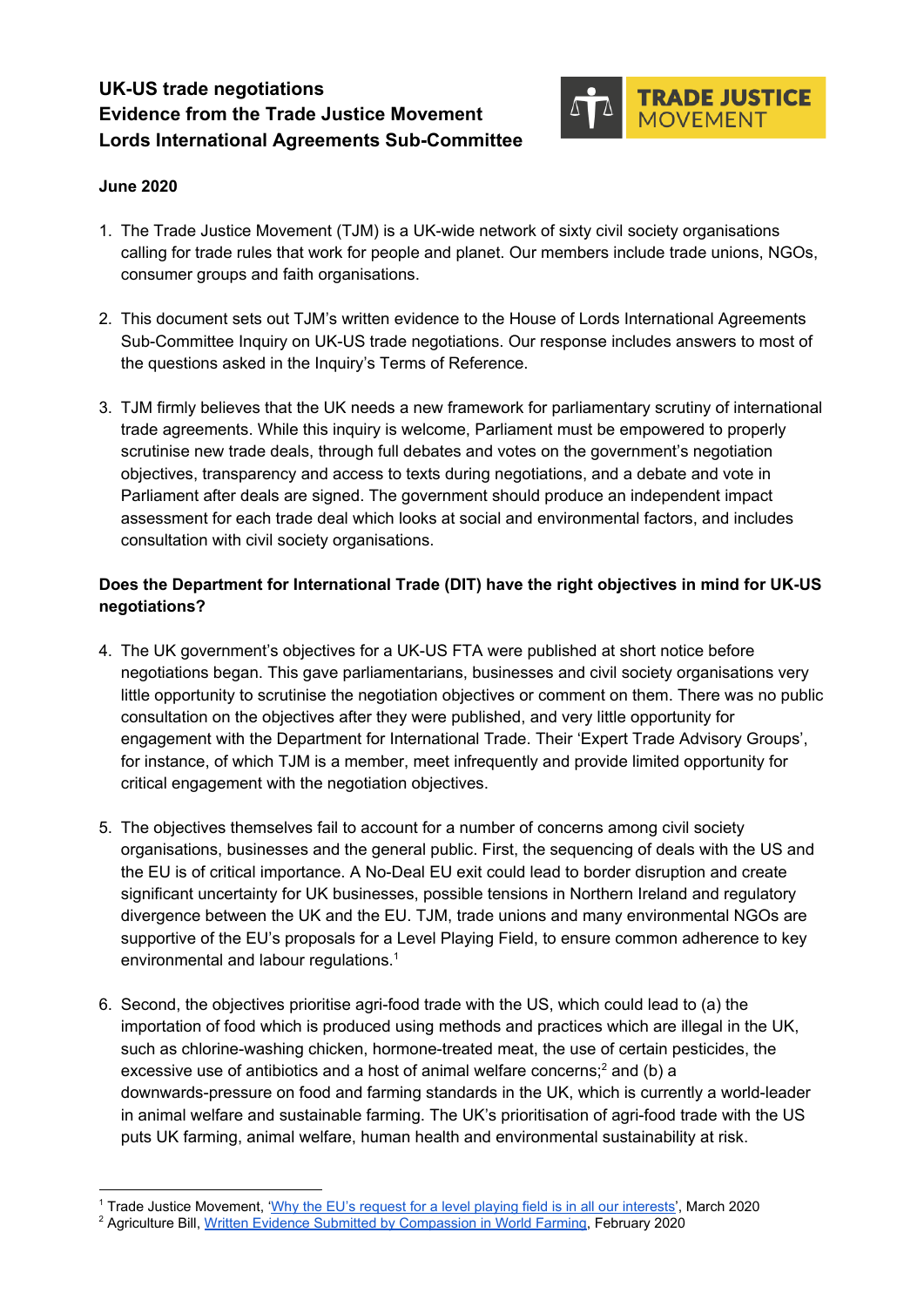- 7. Third, the objectives prioritise liberalisation of services, including public services. This is in line with the UK's longstanding commitment to liberalisation of services through FTAs, but is a particular risk with the US, due to the US's expressed aim of changing the NHS's drugs purchasing model. Trade agreements can lock in privatisation through 'standstill' and 'ratchet' clauses, which make it difficult for future governments to nationalise or regulate public services.<sup>3</sup>
- 8. Fourth, the objectives do not rule out investor protection measures, such as Investor-State Dispute Settlement (ISDS), provisions in trade agreements which allow foreign investors to sue governments for measures which affect their profits. US firms have used ISDS aggressively against trade partners, leading to lawsuits which cost taxpayers millions and have the potential to 'chill' important policy decisions for fear of litigation. ISDS has particularly been used to challenge environmental regulations.<sup>4</sup>
- 9. Fifth, there is a general lack of attention given to important rights and regulations. For instance, the UK's climate ambitions barely receive a mention, despite evidence that trade has an important role to play in climate policy. Similarly, the objectives do not convincingly outline how the government will protect workers' rights, gender rights, health regulations and other rights, and how the deal will affect international development, since a UK-US FTA could erode trade preferences currently given to developing countries.

## **What main points of disagreement have emerged in recent US trade negotiations?**

- 10. The lack of transparency around UK-US negotiations means it is difficult to know what the main points of disagreement are. Documents leaked to the general public during the 2019 General Election revealed that US negotiators expressed demands on various issues including healthcare, climate change, food standards, public services and investment which are deeply concerning.<sup>5</sup>
- 11. US negotiators demanded, for instance, that the FTA makes no reference to climate change. This is consistent with the Trump administration's attitude towards climate issues, as shown by the US's failure to sign the Paris Climate Change Agreement. Since the UK has committed to net-zero carbon emissions by 2050 and hopes to host the delayed COP conference next year, it is difficult to see how the US's demands square with the UK's desire to be a leader in the global response to climate change.
- 12. As mentioned in answer to the earlier question, there is also likely to be disagreement between the UK and the US on food standards and health services. The UK government appears to have moved towards the US's demands on food standards already. Early in June, the government revealed that it would not ban the importation of chlorine-washed chicken or hormone-fed meat, but would instead impose a dual tariff regime which would make these products less competitive and indirectly support UK producers.<sup>6</sup> The concern with this move is that it is very easy for the government to reduce tariffs in the future, and it is almost certain that the US will make this a key demand in negotiations.
- 13. Access to US public procurement markets is likely to be a high priority for the UK, $<sup>7</sup>$  for two</sup> reasons: (1) the US has a large procurement market (valued at around US\$1.7 trillion) covering

<sup>&</sup>lt;sup>3</sup> Trade Justice Movement, '*[Protecting the NHS in UK Trade Policy](https://www.tjm.org.uk/resources/briefings/protecting-the-nhs-in-uk-trade-policy)*', May 2020

<sup>&</sup>lt;sup>4</sup> Trade Justice Movement, '[Investor-State Dispute Settlement \(ISDS\) - Briefing'](https://docs.google.com/document/d/1H_LV64jGx5CHhYcSM163rLLl2UPBDVOEa3x2vdx9tNs/edit?usp=sharing), March 2019

<sup>&</sup>lt;sup>5</sup> See full leaked documents hosted on [Global Justice Now's website](https://www.globaljustice.org.uk/news/2019/nov/27/explosive-leaked-trade-papers-show-nhs-chlorinated-chicken-already-table-us-trade)

<sup>&</sup>lt;sup>6</sup> Telegraph, '[Britain ready to allow import of chlorinated chicken from US'](https://www.telegraph.co.uk/politics/2020/06/03/britain-ready-allow-import-chlorinated-chicken-us/), 3 June 2020

<sup>&</sup>lt;sup>7</sup> Lords European Union Committee, ['The Transatlantic Trade and Investment Partnership](https://publications.parliament.uk/pa/ld201314/ldselect/ldeucom/179/17902.htm)', 2014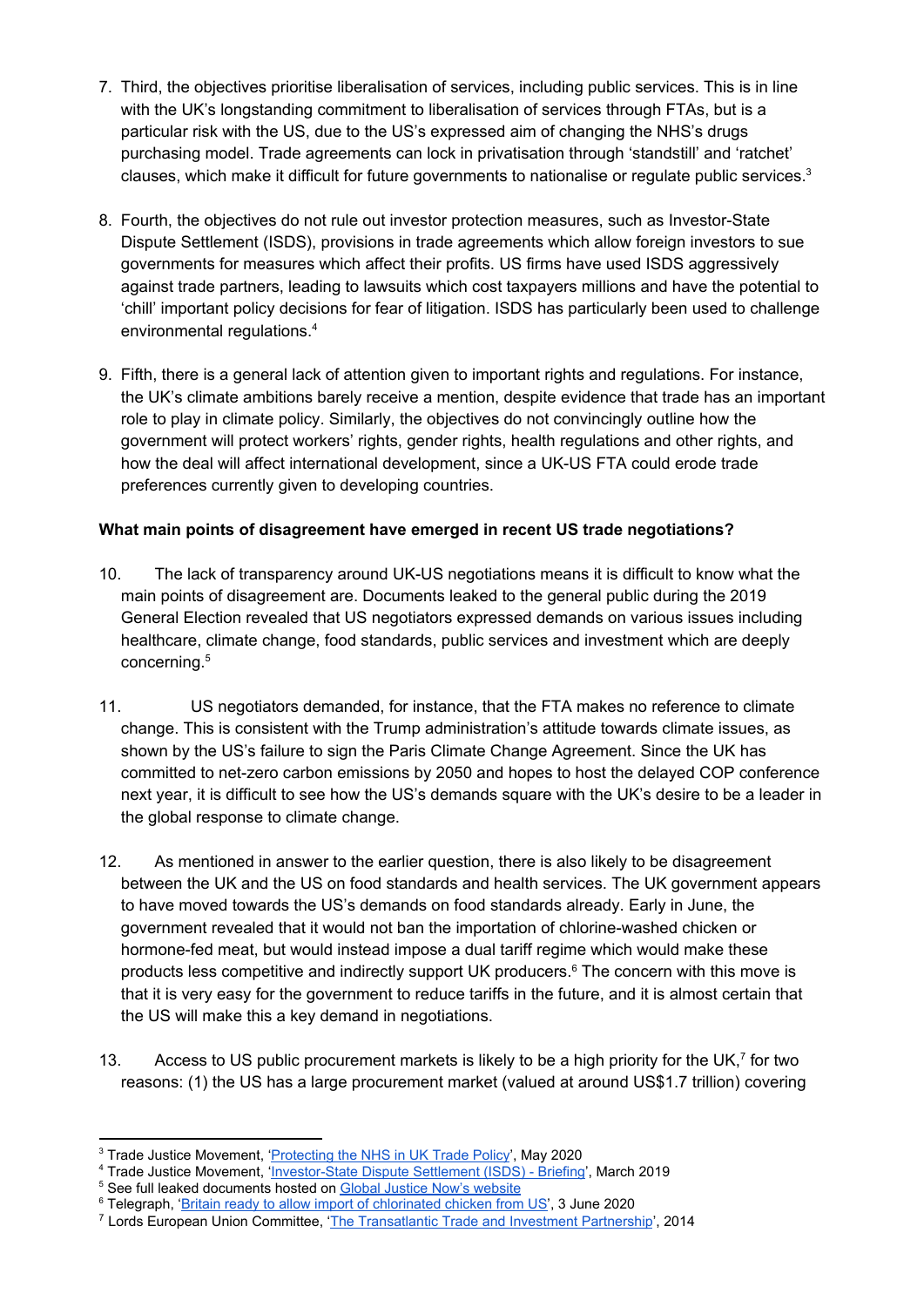both national and state level.<sup>8</sup> (2) The US's "Buy America" provisions require states to give a price advantage to local suppliers – because the market is relatively closed to most countries, concessions could give UK companies a lucrative advantage. However, it seems unlikely that the UK will get what it wants. At £284 billion (approximately US\$350 billion) the UK procurement market is only a fraction of that of the US. $9$  UK procurement markets are also already significantly more open than US markets, which means that US companies often do not need a trade deal to tender for UK contracts.

## **Might the UK-US pursue a mini deal instead of a comprehensive FTA?**

- 14. It is likely that the UK and US administrations will see political benefit in agreeing a mini-deal, while maintaining a more long-run ambition for a comprehensive FTA. There are a number of reasons for this. First, the UK and US both face short term political obstacles, with the US Presidential Election in November this year, and the UK's EU exit transition period concluding at the end of the year. The Covid-19 pandemic adds a further complication, as any meaningful progress on a comprehensive FTA is unlikely while both administrations prioritise the immediate public health and economic challenges facing both countries.
- 15. Second, both the UK and US executives would probably like to have something agreed sooner rather than later. President Trump may wish to point to a mini-deal with the UK during his election campaign. He has previously used mini trade-related agreements with Japan and China, both of which were short of full FTAs, as evidence of his administration's achievements on trade policy.<sup>10</sup> <sup>11</sup>Similarly, Prime Minister Johnson may use such a mini-deal to make the argument that trade with the EU is less essential, as the talks with the EU reach a crunch point.
- 16. Third, a mini-deal might be able to avoid more rigorous scrutiny procedures in the US Congress, if it is not comprehensive enough to qualify for the usual 'fast-track procedure' applied to FTAs. Congress may reject a UK trade deal for a number of reasons, but there have been particular concerns raised by senior Democrat representatives, including Speaker Pelosi, about the impact of a hard border on the island of Ireland.<sup>12</sup> It is likely that many Congressmen would like to see the UK establish its border arrangements with the EU first before pursuing a full FTA with the UK.

## **Could UK-US trade negotiations impact negotiating deals with the EU and other countries?**

- 17. UK-US trade negotiations could definitely impact other trade negotiations, most importantly with the EU. TJM and other organisations have called for the EU deal to be negotiated first, in order to avoid these problems.
- 18. The most significant factor is regulation. If a deal with the US leads the UK to align its regulations more closely with the US, such as by relaxing EU bans on certain US imports, this will make it harder to align regulations with the EU. An example is agri-food products, where the EU currently bans certain goods such as chlorine-washed chicken and hormone-treated beef. The UK government has already signalled that it will relax these bans (albeit with a dual-tariff) as part of a US trade deal. This would signal divergence from the EU regulatory regime and increase the need for border checks between the UK and the EU. Conversely, if the UK agrees a deal with the

<sup>&</sup>lt;sup>8</sup> US Government Accountability Office, '[International Trade: The United States and the European Union Are the Two](https://www.gao.gov/products/GAO-15-717) [Largest Markets Covered by Key Procurement-Related Agreements](https://www.gao.gov/products/GAO-15-717)', 2015

<sup>&</sup>lt;sup>9</sup> Institute for Government, '[Government Procurement: The scale and nature of contracting in the UK](https://www.instituteforgovernment.org.uk/publications/government-procurement)', 2018

<sup>&</sup>lt;sup>10</sup> Financial Times, '[Japan ratifies US trade deal in record time'](https://www.ft.com/content/01240552-166d-11ea-9ee4-11f260415385), 4 December 2019

<sup>&</sup>lt;sup>11</sup> Guardian, ['Trump signs China trade pact and boasts of 'the biggest deal ever seen''](https://www.theguardian.com/business/2020/jan/15/us-china-trade-deal-donald-trump), 15 January 2020

<sup>&</sup>lt;sup>12</sup> Guardian, '<u>No chance of US-UK deal if Northern Ireland peace at risk – Pelosi</u>', 15 August 2019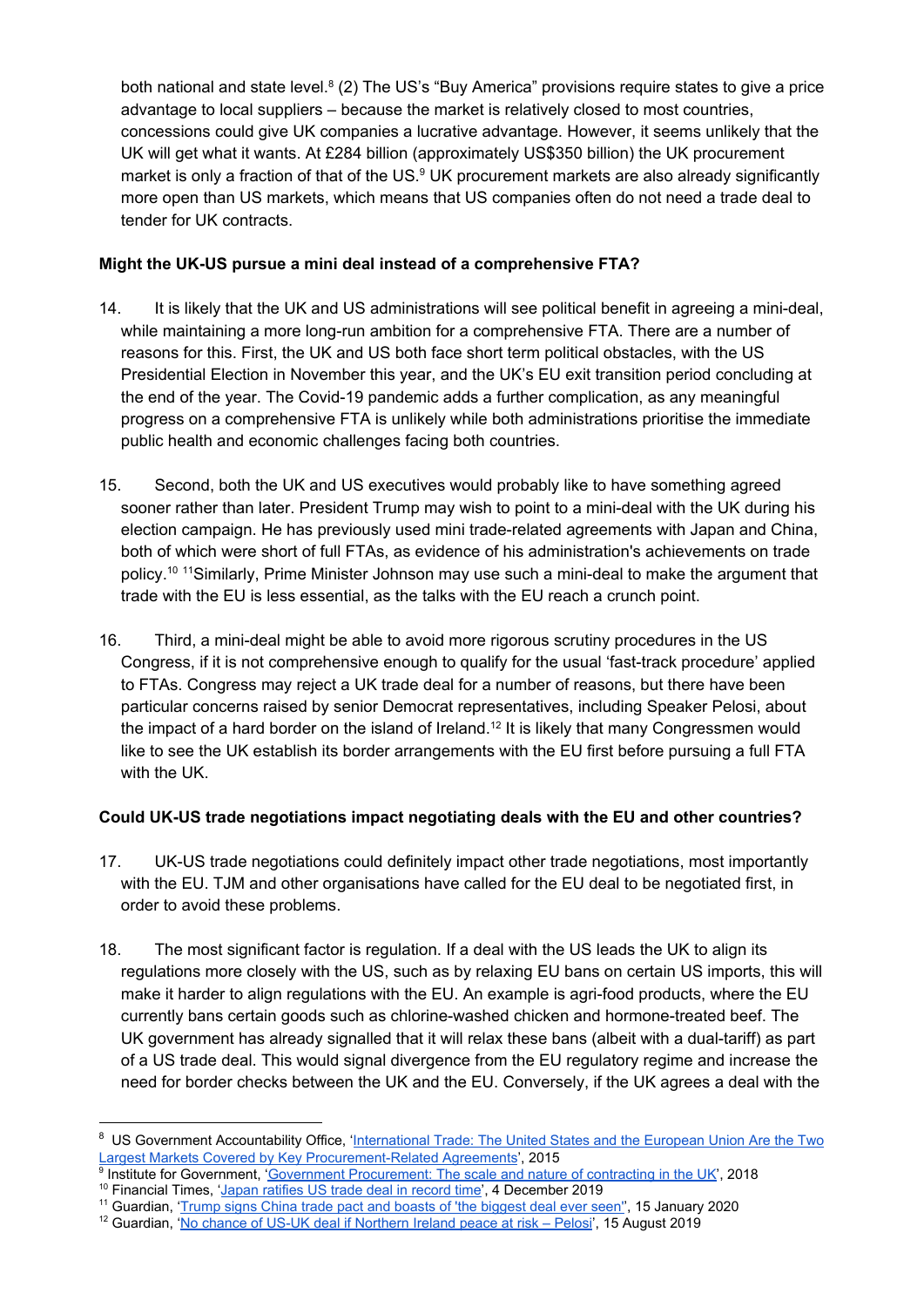EU first, this is likely to include some kind of Level Playing Field arrangement which would restrict the UK's freedom to align regulations with the US.<sup>13</sup>

- 19. Negotiating a deal with the US first would also signal to the EU and the rest of the world that the UK is de-prioritising trade with the EU. This will affect negotiations with other partners, such as Japan and Canada, both of which have delayed their 'rollover' trade deals with the UK on the grounds that they want the UK to sort out its relationship with the EU first.<sup>14 15</sup> Prioritising a deal with the US is therefore likely to slow down trade negotiations with other trade partners.
- 20. Prioritising a US deal would also signal to trade partners that the UK's trade policy is dictated more by political objectives - such as sending a strong message to the EU - rather than economic benefit, since the comparative benefits of a US deal are small, especially compared to the risk of a No Deal exit from the EU. This is shown by the government's own economic estimates.

### **What provisions should the UK seek on tariffs for agriculture goods imported to the UK?**

- 21. Where imported agricultural goods do not meet the UK's high standards, or when they are produced using practices which are currently banned in the UK, the UK should use regulations to restrict these imports. We believe that this is a more efficient and sustainable way of protecting high standards, compared to tariffs. While tariffs can provide short term relief for UK agricultural producers, they are no guarantee of protection, since tariffs can be easily changed by the executive without any parliamentary oversight. TJM therefore believes that proper regulation, rather than tariffs, are the best way to ensure high standards and protect UK producers.
- 22. Another problem with tariffs is that they often become the currency of trade negotiations. The government could see it as beneficial to lower tariffs, for example as part of a trade deal with the US, to secure its offensive interests. It is likely that in UK-US negotiations, US negotiators will push hard for the UK to lower any tariffs on US agricultural goods in return for offering the UK market access on financial services, digital trade and other services. Tariffs are therefore no guarantee of protection for the UK food sector.
- 23. Evidence from the consumer group Which?<sup>16</sup> shows that there is a preference among consumers for regulations, rather than tariffs, to be used to maintain high standards. Similarly, evidence from the IPPR<sup>17</sup> shows that 82% of the British public would prefer to have no US trade deal at all than one which lowers food standards.

## **Could there be competition or opportunity for agriculture and food industries under a deal?**

24. TJM is very sceptical that a UK-US trade deal will be beneficial to UK agriculture and food industries. US farming is intensive, large-scale and more lightly regulated than farming in the UK. These factors reduce the cost of US food production, at the cost of animal welfare, environmental and health standards, and give US producers a comparative advantage over UK producers. While the UK financial, digital and other services sectors may benefit from increased trade with the US, it is likely that UK agriculture is the price that is paid for this benefit.

## **What would be the effects if the cap on NHS drug prices were removed or raised?**

<sup>15</sup> Express, '[Brexit blow: Canada refuses to roll over EU trade deal for UK - trade officials 'furious''](https://www.express.co.uk/news/politics/1148480/brexit-news-uk-eu-trade-agreement-canada-justin-trudeau-liam-fox-no-deal-brexit-latest), 4 July 2019

<sup>&</sup>lt;sup>13</sup> Trade Justice Movement, '[Why the EU's request for a level playing field is in all our interests'](https://www.tjm.org.uk/blog/2020/why-the-eus-request-for-a-level-playing-field-is-in-all-our-interests), March 2020

<sup>&</sup>lt;sup>14</sup> Guardian, ['Japan seeking big concessions from Britain in trade talks](https://www.theguardian.com/politics/2019/feb/08/japan-seeking-big-concessions-from-britain-in-trade-talks-eu-brexit)', 9 February 2019

<sup>&</sup>lt;sup>16</sup> Food Navigator, '[US trade deals risk sending food standards to pre-mad cow disease levels, Britons warned'](https://www.foodnavigator.com/Article/2020/06/15/US-trade-deals-risk-sending-food-standards-to-pre-mad-cow-disease-levels-Britons-warned?), 15 June 2020 (quote from Which?)

<sup>&</sup>lt;sup>17</sup> IPPR, '*[Public willing to sacrifice US trade deal to protect food safety'](https://www.ippr.org/news-and-media/press-releases/public-willing-to-sacrifice-us-trade-deal-to-protect-food-safety)*, April 2018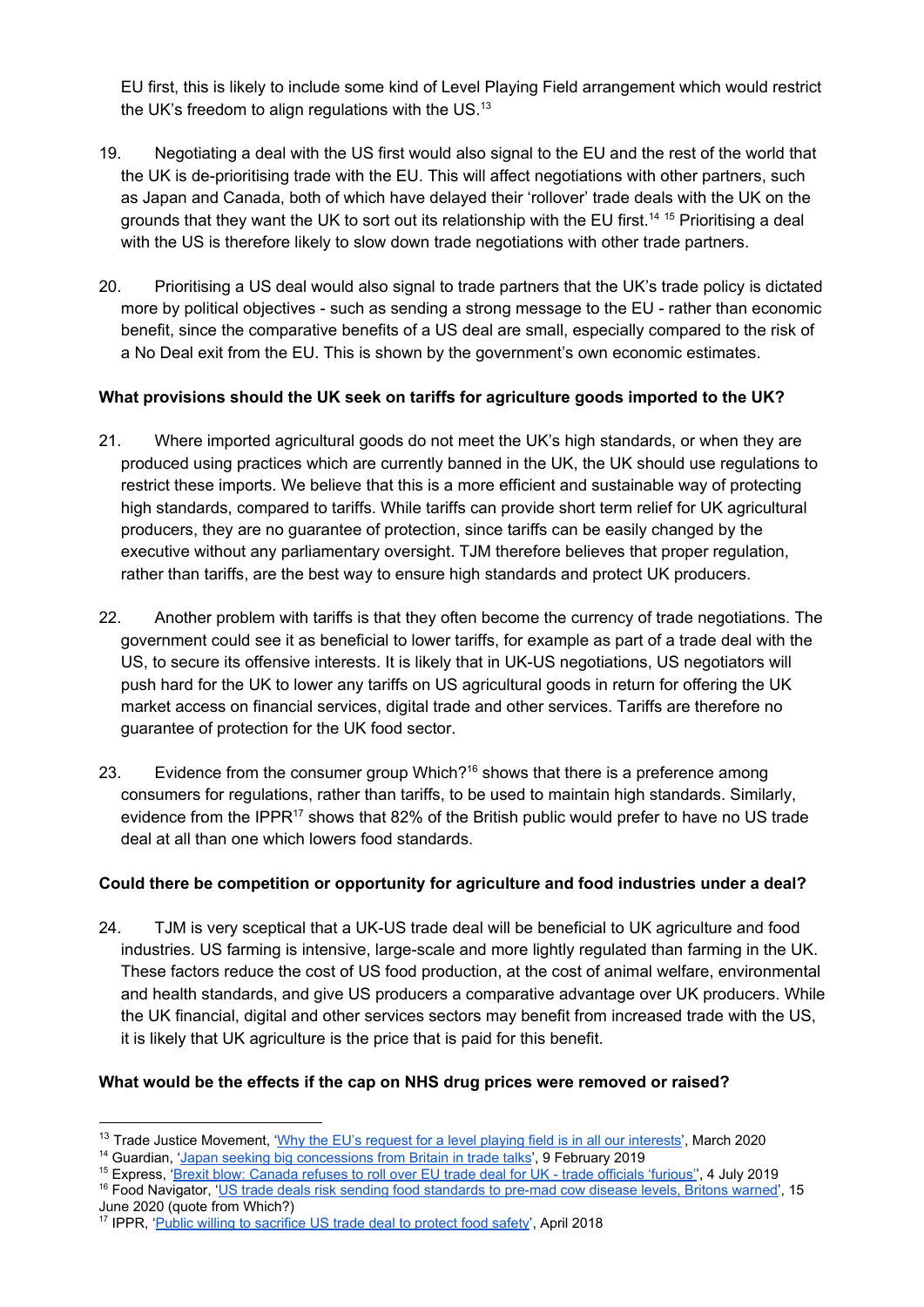- 25. The NHS uses a centralised system to purchase medicines which means it can benefit from a monopsony effect and ensure prices are kept low. This means the prices of individual drugs are often far lower in the UK than in the US. Evidence shows that, after rebates, the US had average drug prices 3.6 times higher than the UK.<sup>18</sup>
- 26. The US administration has publicly stated that they wish to use a trade deal to challenge this purchasing model. This could be done through specific market access provisions or other clauses aimed at the pharmaceuticals industry. This has the potential to greatly increase the cost of medicines, making some vital treatments unaffordable for the NHS.
- 27. The removal or raise of the NHS drugs price cap would be bad for the NHS, patients and the taxpayer. Since this is a key objective for the US administration in UK-US trade talks, TJM is very concerned about the impact of this deal on medicines prices.
- 28. There are also wider concerns about the effects of a US trade deal on NHS liberalisation. Services chapters of trade agreements often contain standstill and ratchet clauses, which make it difficult for governments to reverse liberalisation measures. For example, if parts of the NHS were privatised while a UK-US trade agreement were in force, a ratchet clause could make it difficult for a future government to reverse that privatisation without facing a challenge from the US in international trade law. Although the government claims that the NHS is "off the table",<sup>19</sup> they have not protected the NHS from trade agreements in law, and there is evidence that they discussed health services with US negotiators in documents leaked during the 2019 election.<sup>20</sup>

## **What are the opportunities and risks in agreeing new provisions on digital trade and services with the US?**

- 29. TJM has a number of concerns about digital trade provisions in the UK-US trade deal. This is a relatively new and unexplored area of trade policy, and merits careful parliamentary and public scrutiny. One concern is around data and privacy. Leaked negotiating documents show that the US has raised concerns about the UK's data protection policy, currently the EU's GDPR, which suggests that the US could be aiming to weaken these privacy controls.
- 30. A separate concern is around the government's ability to regulate technology firms and control data flows. A trade agreement might aim to restrict the government's ability to control data flows. Since data held by public bodies is often highly valuable, rules mandating free flow of data could therefore lead to a huge loss of value to UK public services. Similarly, there is evidence that the US hopes to ban obligations to reveal the source code and algorithms within products. This could make it harder for governments to uncover unfair, discriminatory and illegal practices concealed in companies' algorithms.<sup>21</sup>

## **Do the devolved nations of the UK have any specific interests that need to be protected as part of the negotiation of a UK-wide trade deal with the US?**

<sup>&</sup>lt;sup>18</sup> European Pharmaceutical Review, '[Report shows US brand-name drug prices 'highest in the world](https://www.europeanpharmaceuticalreview.com/news/87383/us-drug-prices-highest-world/)', May 2019

<sup>&</sup>lt;sup>19</sup> Telegraph, '[NHS 'off the table' in US trade talks, says Government](https://www.telegraph.co.uk/politics/2020/03/02/government-says-nhs-table-trade-talks-us/)', 2 March 2020

<sup>&</sup>lt;sup>20</sup> See full leaked documents hosted on [Global Justice Now's website](https://www.globaljustice.org.uk/news/2019/nov/27/explosive-leaked-trade-papers-show-nhs-chlorinated-chicken-already-table-us-trade)

<sup>&</sup>lt;sup>21</sup> For an overview of algorithmic systems that have caused social harm, including discriminatory search engine results, racists and sexist image and gender classification systems, object recognition systems with higher error rates for pedestrians with darker skins tones, and racist and classist decision support systems in social welfare see Sloane, M. and Moss, E. (2019) 'AI's Social Sciences Deficit', *Nature Machine Intelligence',* Vol 1, p. 330. Available at <https://www.nature.com/articles/s42256-019-0084-6> Accessed 14/04/20